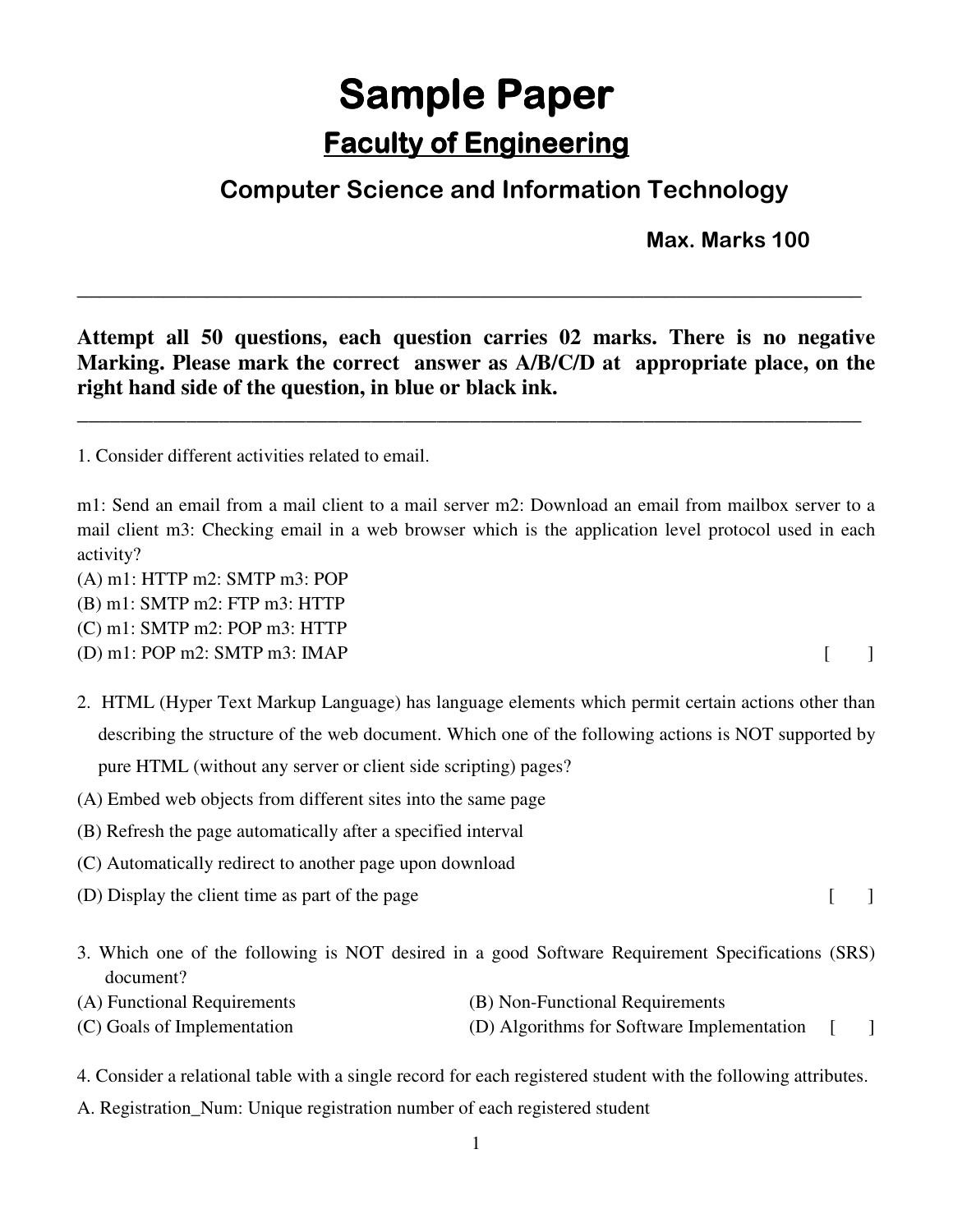- B. UID: Unique identity number, unique at the national level for each citizen
- C. BankAccount\_Num: Unique account number at the bank. A student can have multiple
- D. Name: Name of student
- F. Hostel Room: Room number of the hostel

Which of the following options is INCORRECT?

- (A) Bank Account\_Num is a candidate key
- (B) Registration\_Num can be a primary key
- (C) UID is a candidate key if all students are from the same country
- (D) If S is a super key such that S∩UID is NULL then S∩UID is also a super key [ ]

 5. A company needs to develop a strategy for software product development for which it has a choice of two programming languages L1 and L2. The number of lines of code (LOC) developed using L2 is estimated to be twice the LOC developed with L1. The product will have to be maintained for five years. Various parameters for the company are given in the table below.

| Parameter                        | Language L1   | Language L   |
|----------------------------------|---------------|--------------|
| Man years needed for development | LOC/10000     | LOC/10000    |
| Development Cost per man year    | Rs. 10,00,000 | Rs. 7,50,000 |
| Maintenance time                 | 5 years       | 5 years      |
| Cost of maintenance per year     | Rs. 1,00,000  | Rs. 50,000   |

 Total cost of the project includes cost of development and maintenance. What is the LOC for L1 for which the cost of the project using L1 is equal to the cost of the project using L2?

| $(A)$ 4000 | $(B)$ 5000 |  |
|------------|------------|--|
| $(C)$ 4333 | (D) $4667$ |  |

6. In a compiler, keywords of a language are recognized during

| (A) Parsing of the program              | (B) The code generation |  |
|-----------------------------------------|-------------------------|--|
| (C) The lexical analysis of the program | (D) Dataflow analysis   |  |

7. Let P be a regular language and Q be a context-free language such that Q ∩ P. For example Let P be the language represented by the regular expression  $p^*q^*$  and be  $(p^n q^n | n \varepsilon N)$ . Then which of the following ALWAYS regular?

(A)  $P \cap Q$  (B)  $P - Q$ (C)  $\Sigma^*$  P (D)  $\Sigma^*$  [ ]

8. Let the page fault service time be 10 ms in a computer with average memory access time being 20 ns. If one page fault is generated for every  $10<sup>6</sup>$  memory access, what is the effective access time for the memory?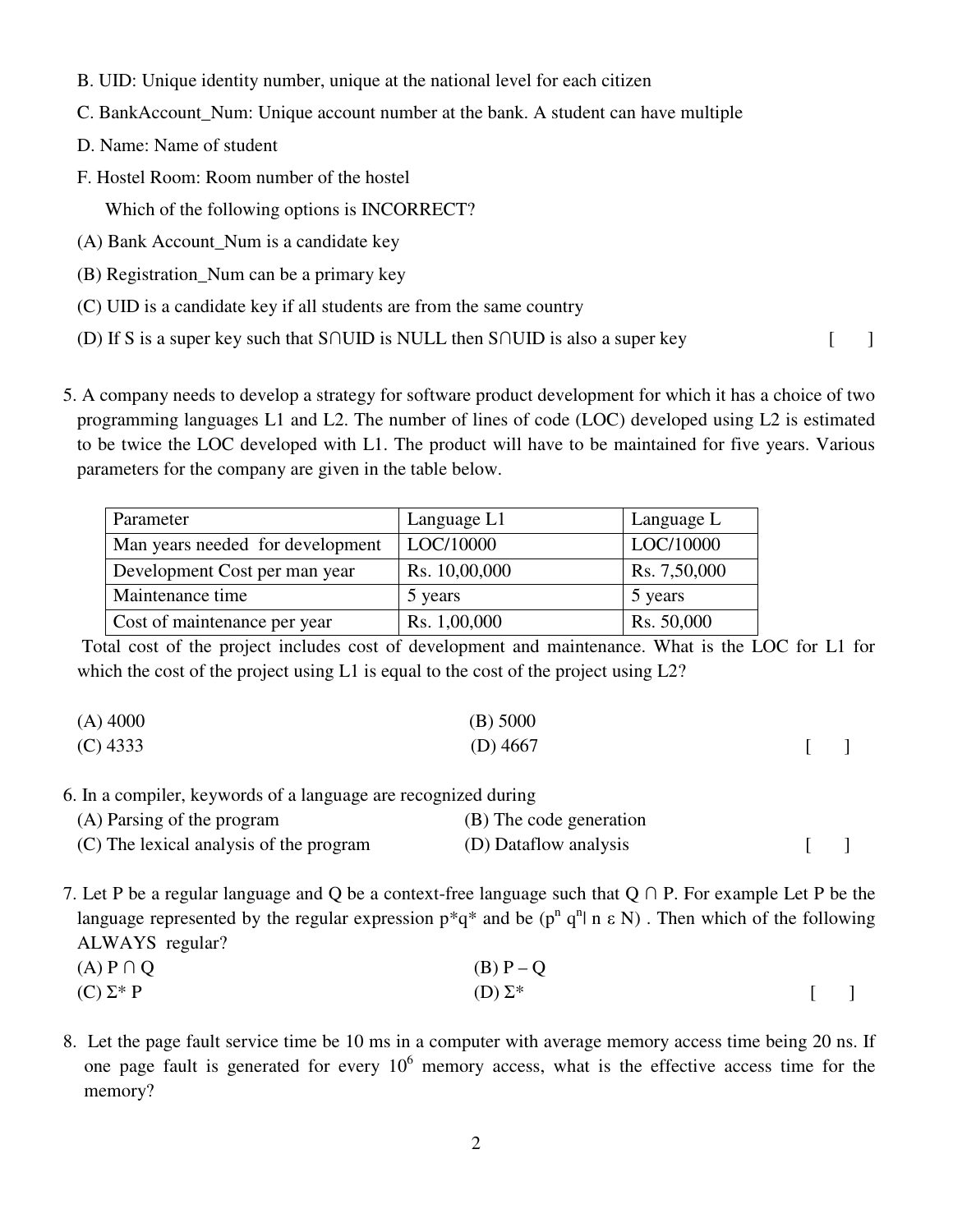| $(A)$ 21 ns | $(B)$ 30 ns |        |
|-------------|-------------|--------|
| $(C)$ 23 ns | $(D)$ 35 ns | $\Box$ |

9. The lexical analysis for a modern computer language such as Java needs the power of which one of the following machine models in a necessary and sufficient sense?

| (A) Finite state automata               | (B) Deterministic pushdown automata |  |
|-----------------------------------------|-------------------------------------|--|
| (C) Non-deterministic pushdown automata | (D) Turing machine                  |  |

10. A thread is usually defined as a "light weight process" because an operating system (OS) maintains smaller data structures for a thread than for a process. In relation to this, which of the following is TRUE?

- (A) On per-thread basis, the OS maintains only CPU register state
- (B) The OS does not maintain a separate stack for each thread
- (C) On per-thread basis, the OS does not maintain virtual memory state
- (D) On per-thread basis, the OS maintains only scheduling and accounting information [ ]

11. Database table by name Loan Records is given below.

| Borrower | Bank Manager | Loan Amount |
|----------|--------------|-------------|
| Ramesh   | Sunderajan   | 10000.00    |
| Suresh   | Ramgopal     | 5000.00     |
| Mahesh   | Sunderajan   | 7000.00     |

What is the output of the following SQL query? SELECT count (\*) FROM ((SELECT Borrower, Bank Manager FROM Loan Records) AS S NATURAL JOIN (SELECT Bank Manager, Loan Amount FROM Loan Records) AS T);

| $(A)$ 3 | $(B)$ 9 |                |
|---------|---------|----------------|
| $(C)$ 5 | $(D)$ 6 | $\blacksquare$ |

12. An application loads 100 libraries at startup. Loading each library requires exactly one disk access. The seek time of the disk to a random location is given as 10 ms. Rotational speed of disk is 6000 rpm. If all 100 libraries are loaded from random locations on the disk, how long does it take to load all libraries? (The time to transfer data from the disk block once the head has been positioned at the start of the block may be neglected.)

| $(A)$ 0.50 s | $(B)$ 1.50 s |  |
|--------------|--------------|--|
| (C) 1.25 s   | (D) $1.00 s$ |  |

- 13. Which of the following problems is undecidable?
	- (A)Membership problem of CFLs
	- (B) Ambiguity problem of CFGs
	- (C) Finiteness problem for FSAs
	- (D) Equivalence problem for FSAs [ ]
- 14. Which of the following is TRUE?
	- (A) Every subset of a regular set is regular.
	- (B) Every finite subset of a non-regular set is regular
	- (C) The union of two non-regular sets is not regular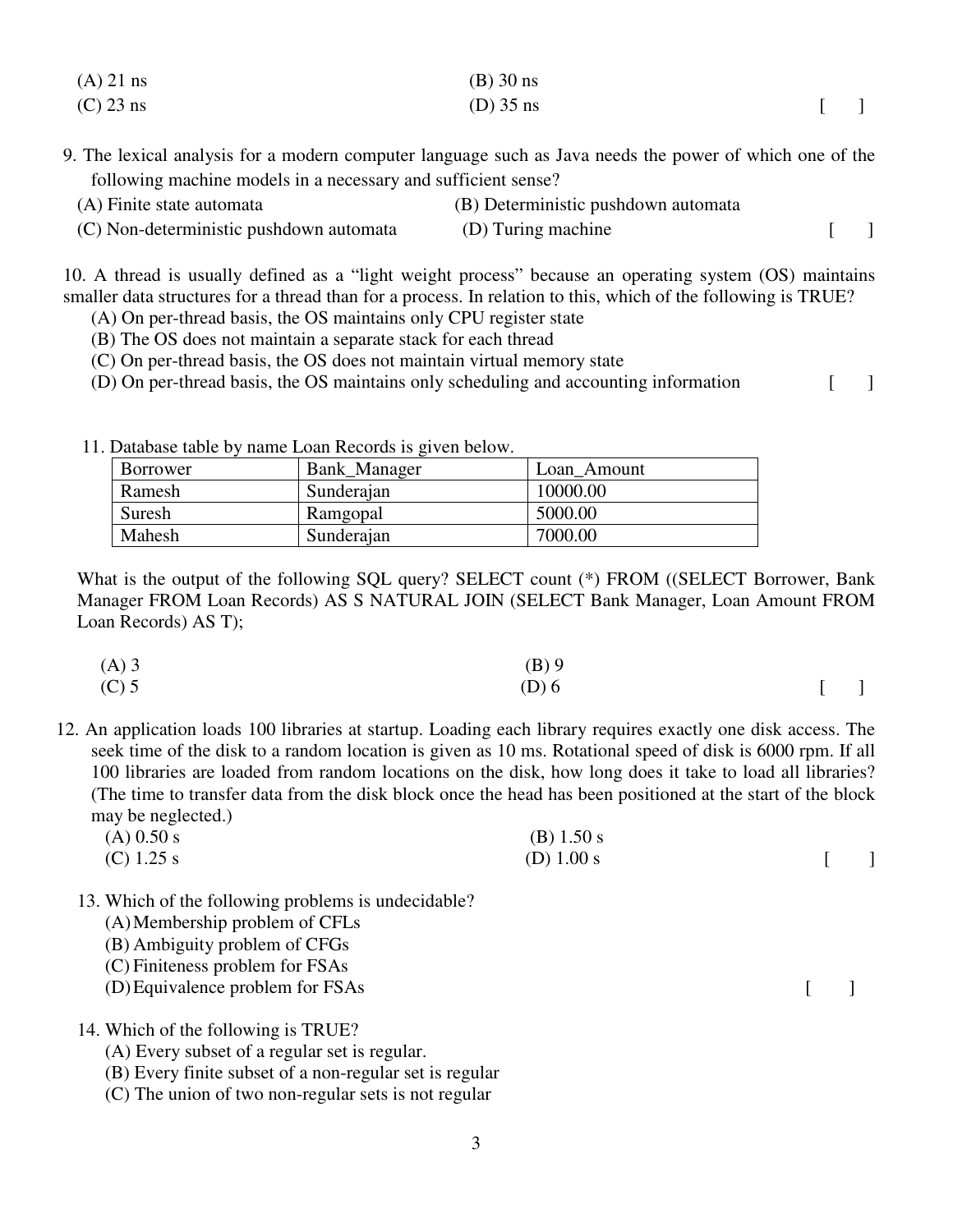(D) Infinite union of finite set is regular [ ]

| number of nodes in a binary tree of height h is: | 15. The height of a binary tree is the maximum number of edges in any root to leaf path. The maximum<br>$h-1$ |          |   |
|--------------------------------------------------|---------------------------------------------------------------------------------------------------------------|----------|---|
| $(A) 2 - 1$<br>$h+1$                             | $(B) 2 -1$<br>$h+1$                                                                                           |          |   |
| $(C)$ 2 -1                                       | $(D)$ 2                                                                                                       | L        | 1 |
|                                                  | 16. Which of the following sorting algorithms has the lowest worst-case complexity?                           |          |   |
| (A) Merge sort                                   | (B) Bubble sort                                                                                               |          |   |
| (C) Quick sort                                   | (D) Selection sort                                                                                            | L        | 1 |
| 17. Consider the following segment of $C$ –code: |                                                                                                               |          |   |
| int $j, n;$                                      |                                                                                                               |          |   |
| $j = 1;$                                         |                                                                                                               |          |   |
| While $(j \le n)$                                |                                                                                                               |          |   |
| $i = i * 2;$                                     |                                                                                                               |          |   |
|                                                  | The number of comparisons made in the execution of the loop for any $n > 0$ is"                               |          |   |
| (A) $[\log_2 n] + 1$                             | $(B)$ n                                                                                                       |          |   |
| $(C)$ [ $log_2 n$ ]                              | (D) $[\log_2 n] + 1$                                                                                          |          |   |
| 18. Which of the following is a top-down parser? |                                                                                                               |          |   |
| (A) Recursive descent parser                     |                                                                                                               |          |   |
| (B) Operator precedence parser                   |                                                                                                               |          |   |
| $(C)$ An LR $(k)$ parser                         |                                                                                                               |          |   |
| (D) An LALR(k) parser                            |                                                                                                               | $\Gamma$ |   |
|                                                  | 19. Define the connective * for the Boolean variables X and Y as: $X^*Y = XY + X'Y'$ . Let $Z=X^*Y$ .         |          |   |
| Consider the following expressions P, Q and R.   |                                                                                                               |          |   |
| $P: X = Y^*Z Q: Y = X^*Z R: X^*Y^*Z = 1$         |                                                                                                               |          |   |
| Which of the following is TRUE?                  |                                                                                                               |          |   |
| $(A)$ Only P and Q are valid.                    |                                                                                                               |          |   |

- (B) Only Q and R are valid.
- (C) Only P and R are valid.
- $(D)$  All P, Q and R are valid.  $[$

20. The following postfix expression with single digit operands is evaluated using a stack:

 $823^{\wedge}/23^{\dagger}+51^{\dagger}$  -

Note that  $\wedge$  is the exponentiation operator. The top two elements of the stack after the first  $*$  is evaluated are:

- $(A) 6, 1$  (B) 5, 7
- (C) 3, 2 [ ]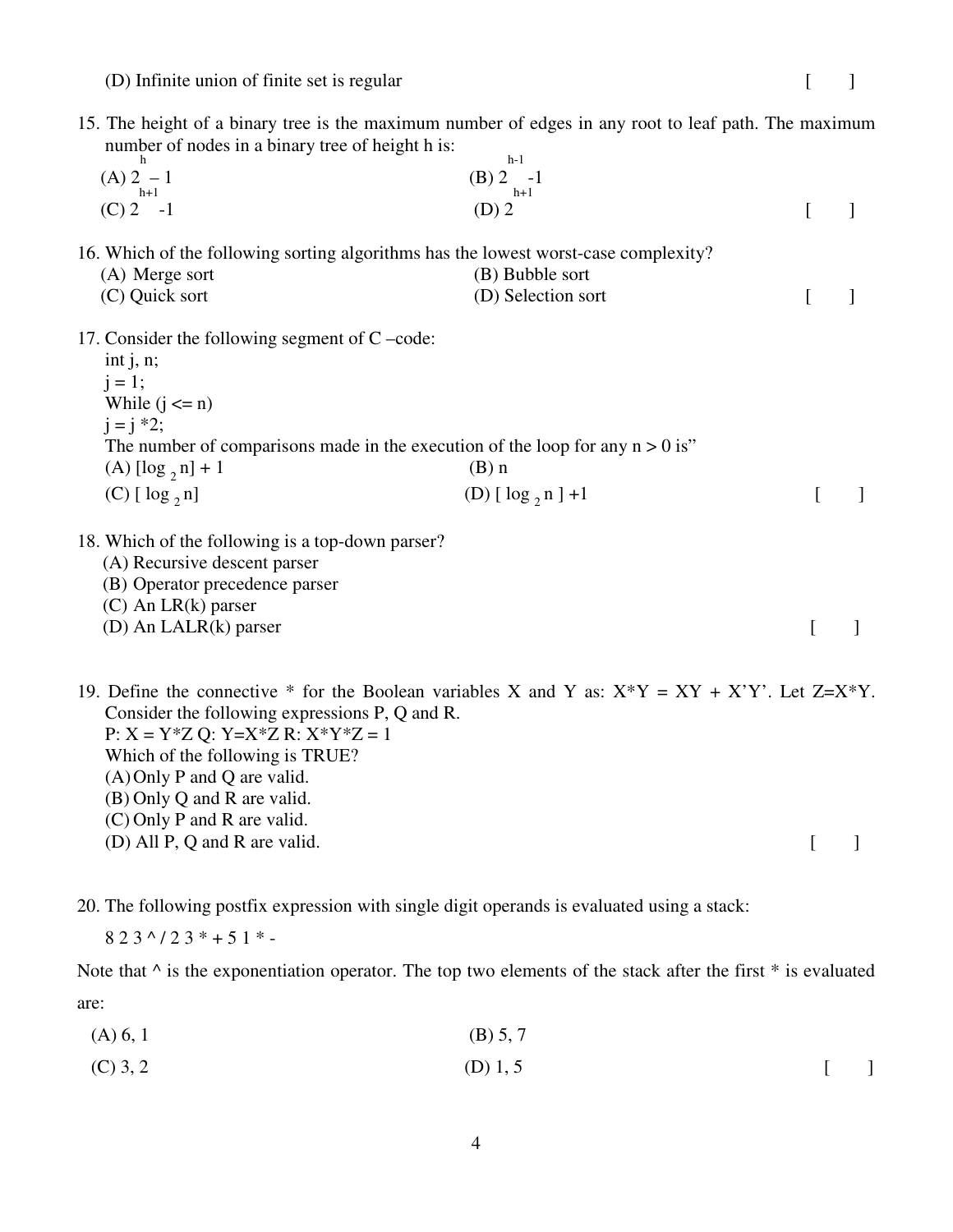21. The in order and preorder traversal of a binary tree are d b e a f c g and a b d e c f g, respectively. The post order traversal of the binary tree is

| $(A)$ debfgca | (B) edbgfca |  |
|---------------|-------------|--|
| (C) edbfgca   | (D) defgbca |  |

22. In an un-weighted, undirected connected graph, the shortest path from a node S to every other node is computed most efficiently, in terms of time complexity, by

- (A)Dijkstra's algorithm starting from S.
- (B) Warshall's algorithm
- (C) Performing a DFS starting from S
- (D) Performing a BFS starting from S [ ]

23. Consider the following C function

## Int  $f$  ( int n)

{Static int r=0; if (n<= 0) return 1; if (n > 3) {r = n; return f(n-2) +2; } return f(n-1) +r; } What is the value of f(5)?

| $(A)$ 5 | $(B)$ 7            |  |
|---------|--------------------|--|
| $(C)$ 9 | $(D)$ 18<br>$\Box$ |  |

24. A complete n-array tree is a tree in which each node has n children or no children. Let l be the number of internal nodes and L be the number of leaves in a complete n-ary tree. If  $L = 41$  amd  $I = 10$ , what is the value of n?

| $(A)$ 3 | $(B)$ 4 |        |
|---------|---------|--------|
| $(C)$ 5 | $(D)$ 6 | $[\ ]$ |

25. What is the time complexity of the following recursive function?

Int DoSomething (int n) { If  $(n < = 2)$ Return I; Else Return (Do Something (floor (sqrt  $(n) + n$ ); }  $(A) \theta (n)$ 2 (A)  $\theta$  (n )<br>
(C)  $\theta(\log_2 n)$ <br>
(C)  $\theta(\log_2 n)$ <br>
(D)  $\theta(\log_2 \log_2 n)$  $(D) \theta(\log_2 \log_2 n)$  [ ]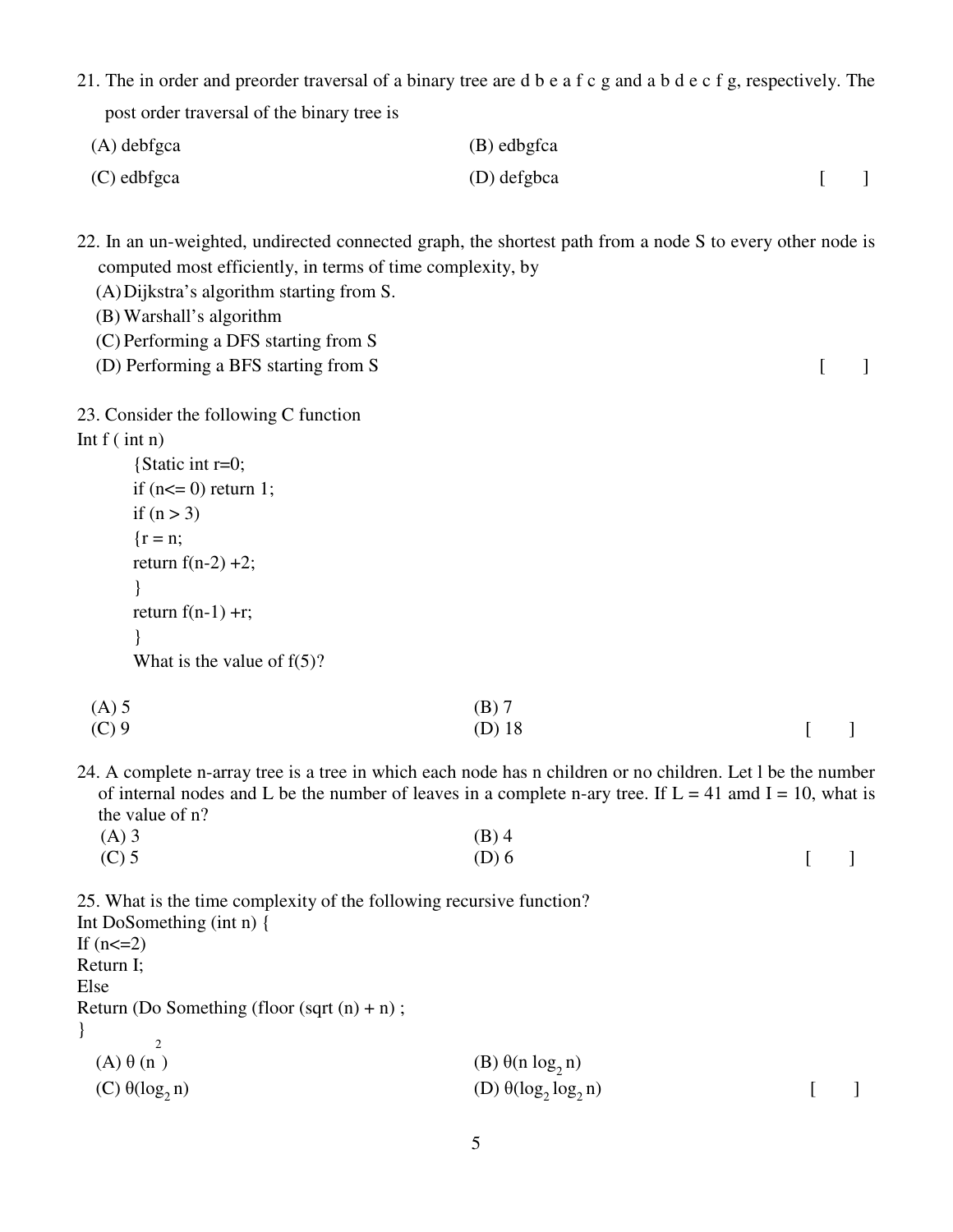| 26. The minimum number of page frames that must be allocated to a running process in a virtual memory<br>environment is determined by      |                                   |  |  |
|--------------------------------------------------------------------------------------------------------------------------------------------|-----------------------------------|--|--|
| (A) The instruction set architecture                                                                                                       | (B) Page size                     |  |  |
| (C) Physical memory size                                                                                                                   | (D) Number of processes in memory |  |  |
| 27. Suppose the round trip propagation delay for a 10 Mbps Ethernet having 48-bit jamming signal is 46.4<br>ms, the minimum frame size is: |                                   |  |  |
| (A) 94                                                                                                                                     | $(B)$ 416                         |  |  |
| $(C)$ 464                                                                                                                                  | (D) 512                           |  |  |
| 28. The relation scheme Student Performance (name, courseNo, rollNo, grade) has the following<br>functional dependencies:                  |                                   |  |  |
| $(A)$ Name, courseNo -> grade                                                                                                              | $(B)$ rollNo, courseNo -> grade   |  |  |
| $(C)$ name $\rightarrow$ rollNo                                                                                                            | (D) roll No $\rightarrow$ name    |  |  |
| The highest normal form of this relation scheme is                                                                                         |                                   |  |  |

29. An operating system uses Shortest Remaining Time first (SRT) process scheduling algorithm. Consider the arrival times and execution times for the following processes:

| <b>Process</b> | <b>Execution time</b> | <b>Arrival time</b> |
|----------------|-----------------------|---------------------|
| P <sub>1</sub> | 20                    |                     |
| P <sub>2</sub> | 25                    | 15                  |
| <b>P3</b>      | 10                    | 30                  |
| <b>P4</b>      | 15                    | 45                  |

What is the total waiting time for process P2?

 (A) 5 (B) 15 (C) 40 (D) 55 [ ]

30. Two processes, P1 and P2, neeed to access a critical section of code. Consider the following synchronization construct used by the processes: /\* P1 \*/

```
while (true) 
\{ wants1 = true;
while (wants2 == true);
/* critical section \frac{*}{ } wants1 = false;
 } 
/* Remainder section */ 
/* P2 */ 
while (true) { 
wants2 = true;
```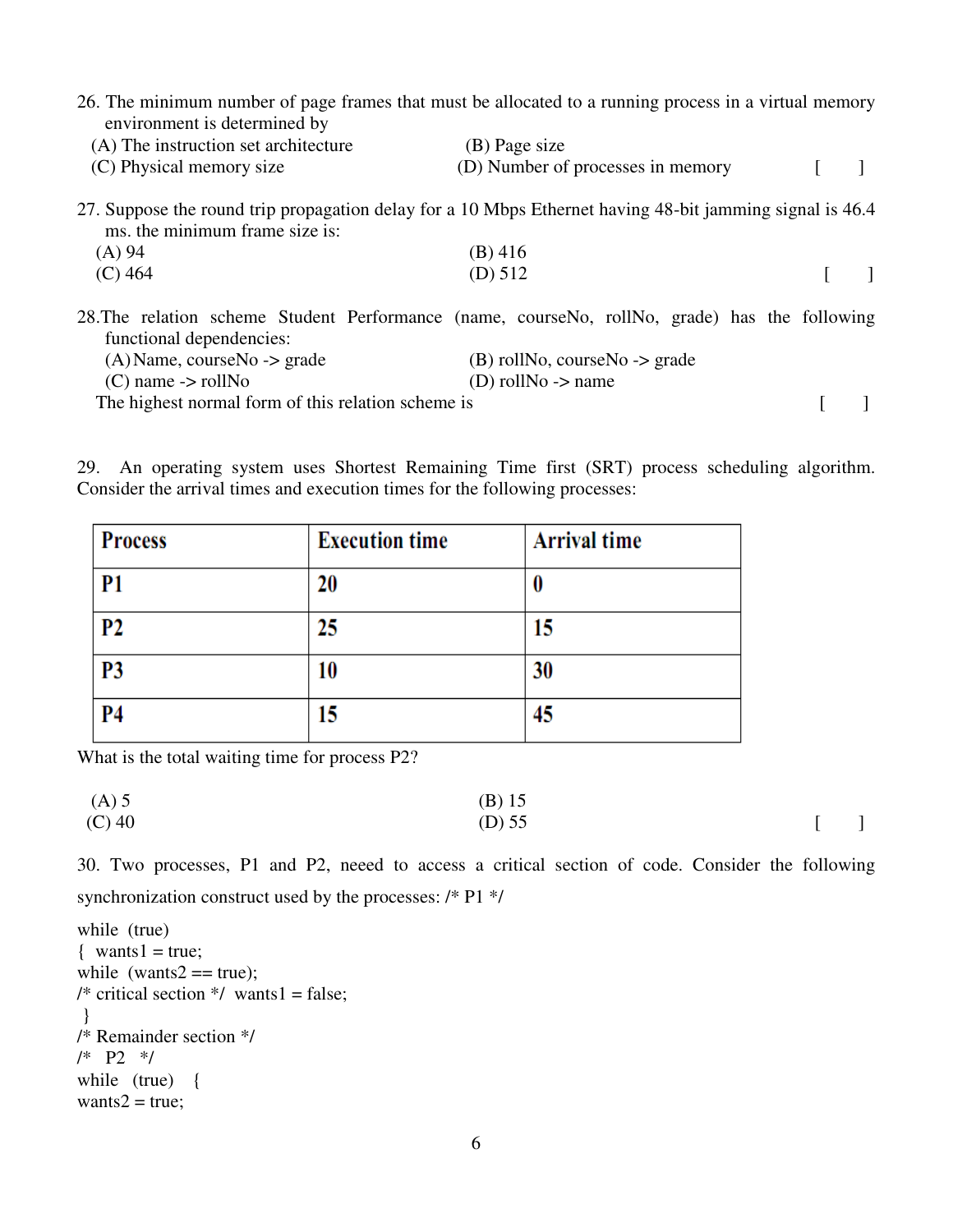while (wants $1 == true$ ); /\* critical section \*/ wants $2 + false$ ; } /\* Remainder section \*/ Here, wants1 and wants2 are shared variables, which are initialized to false. Which one of the following statements is TRUE about the above construct? (A) It does not ensure mutual exclusion. (B) It does not ensure bounded waiting.

- (C) It requires that processes enter the critical section in strict alternation.
- (D) It does not prevent deadlocks, but ensures mutual exclusion. [ ]

Consider the following Finite State Automaton:



31. The language accepted by this automaton is given by the regular expression

| $(A) b^*ab^*ab^*ab^*$ | $(B)$ (a+b)*      |  |
|-----------------------|-------------------|--|
| (C) $b^*a(a+b)^*$     | (D) $b^*ab^*ab^*$ |  |

32. The minimum state automaton equivalent to the above FSA has the following number of states

| $(A)$ 1 | $(B)$ 2 |        |  |
|---------|---------|--------|--|
| $(C)$ 3 | $(D)$ 4 | $[\ ]$ |  |

33. A company needs to develop digital signal processing software for one of its newest inventions. The software is expected to have 40000 lines of code. The company needs to determine the effort in person months needed to develop this software using the basic COCOMO model. The multiplicative factor for this model is given as 2.8 for the software development on embedded systems while the exponentiation factor is given as 1.20. What is the estimated effort in person-months?

```
 (A) 234.25 (B) 932.50
```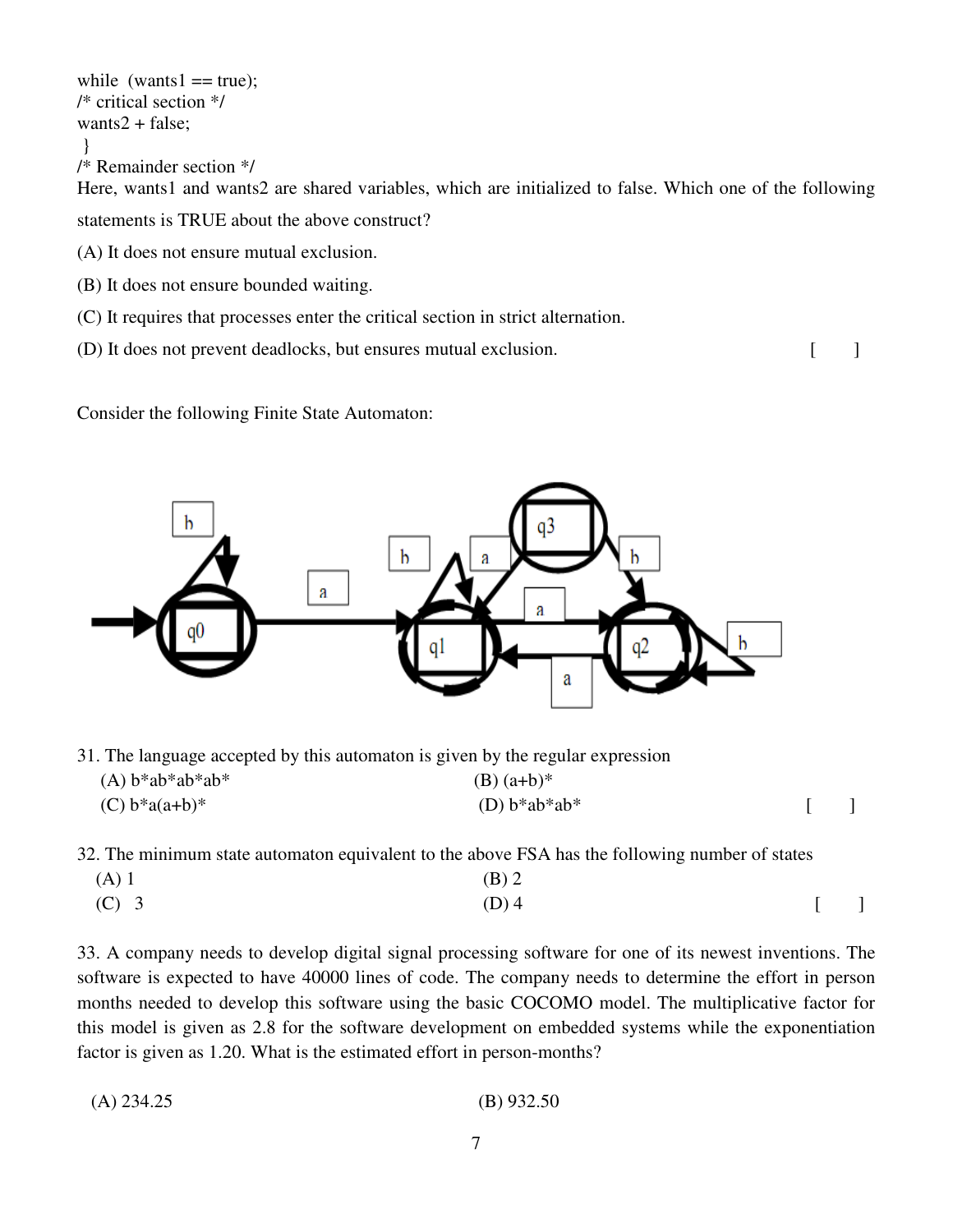- 34. Let the time taken to switch between user and kernel modes of execution be t1 while the time taken to switch between two processes be t2 . Which of the following is TRUE?
	- (A)  $t1 > t2$  (B)  $t1 = t2$ 
		- (C) t1 $lt$ t2 (D) Nothing can be said about the relation between and [ ]

35. Consider a hypothetical processor with an instruction of type LW R1, 20(R2), which during execution reads a 32-bit word from memory and stores it in a 32-bit register R1. The effective address of the memory location is obtained by the addition of a constant 20 and the contents of register R2. Which of the following best reflects the addressing mode implemented by this instruction for the operand in memory?

| (A) Immediate Addressing                | (B) Register Addressing     |  |
|-----------------------------------------|-----------------------------|--|
| (C) Register Indirect Scaled Addressing | (D) Base Indexed Addressing |  |

 36. On a non-pipelined sequential processor, a program segment, which is a part of the interrupt service routine, is given to transfer 500 bytes from an I/O device to memory. Initialize the address register Initialize the count to 500

Loop: Load a byte from device Store in memory at address given by address register Increment the address register Decrement the count If count!  $= 0$  go to LOOP

Assume that each statement in this program is equivalent to a machine instruction which takes one clock cycle to execute if it is a non-load/store instruction. The load-store instructions take two clock cycles to execute.

The designer of the system also has an alternate approach of using the DMA controller to implement the same transfer. The DMA controller requires 20 clock cycles for initialization and other overheads. Each DMA transfer cycle takes two clock cycles to transfer one byte of data from the device to the memory. What is the approximate speedup when the DMA controller based design is used in place of the interrupt driven program based input-output?

| $(A)$ 3.4 | $(B)$ 4.4 |        |
|-----------|-----------|--------|
| (C) 5.1   | (D) 6.7   | $\Box$ |

37. An application loads 100 libraries at startup. Loading each library requires exactly one disk access. The seek time of the disk to a random location is given as 10 ms. Rotational speed of disk is 6000 rpm. If all 100 libraries are loaded from random locations on the disk, how long does it take to load all libraries? (The time to transfer data from the disk block once the head has been positioned at the start of the block may be neglected.)

- $(A) 0.50 s$  (B) 1.50 s
- (C)  $1.25 \text{ s}$  [ ]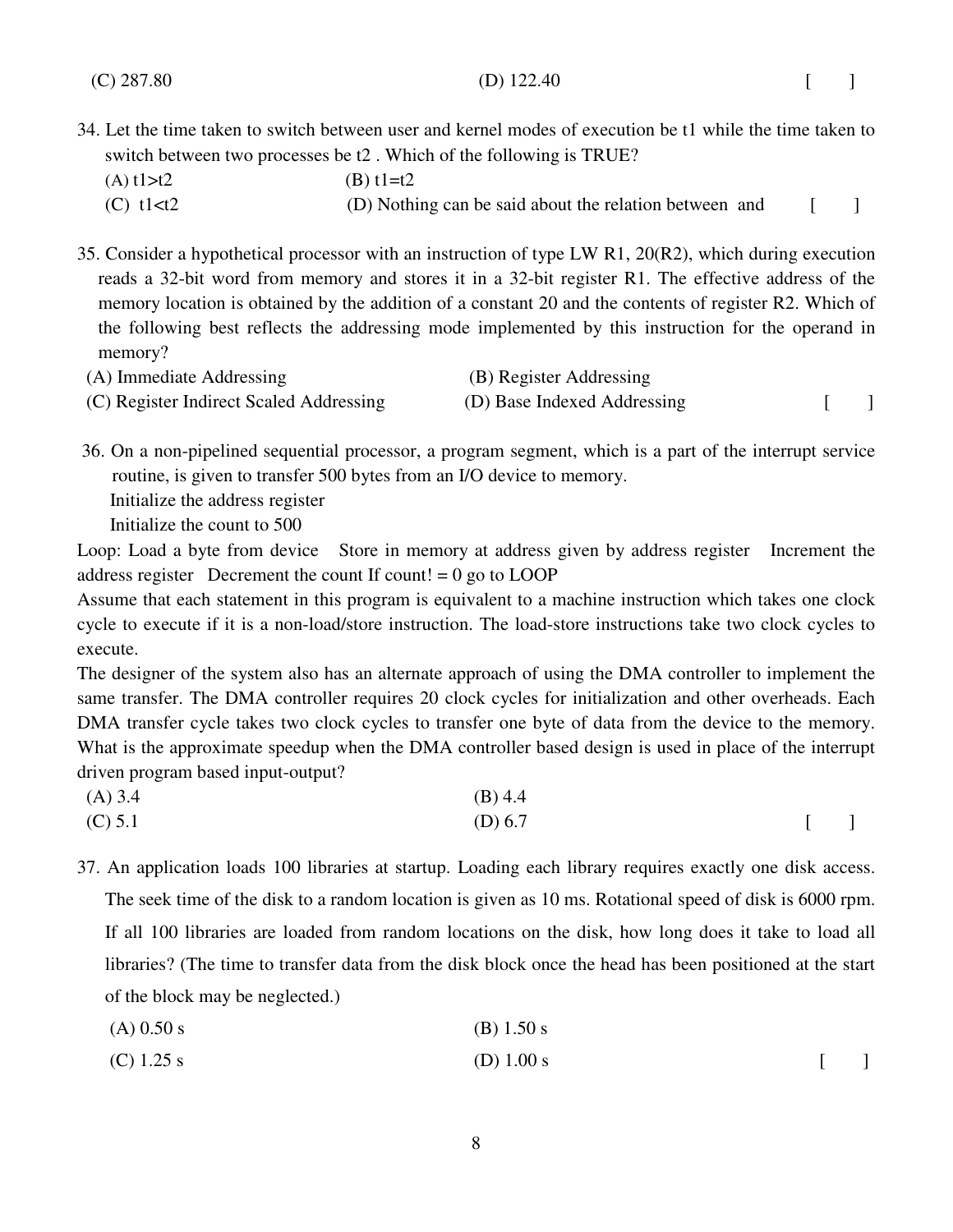38. An 8KB direct-mapped write-bank cache is organized as multiple blocks, each of size 32-bytes. The processor generates 32-bit addresses. The cache controller maintains the tag information for each cache block comprising of the following.

1 Valid bit

1 Modified bit

 As many bits as the minimum needed to identify the memory block mapped in the cache. What is the total size of memory needed at the cache controller to store meta-data (tags) for the cache?

| $(A)$ 4864 bits | (B) 6144 bits   |  |
|-----------------|-----------------|--|
| $(C)$ 6656 bits | (D) $5376$ bits |  |

39. Consider an instruction pipeline with four stages (S1, S2, S3 and S4) each with combinational circuit only. The pipeline registers are required between each stage and at the end of the last stage. Delays for the stages and for the pipeline registers are as given in the figure.



What is the approximate speed up of the pipeline in steady state under ideal conditions when compared to the corresponding non-pipeline implementation?

| $(A)$ 4.0 | $(B)$ 2.5 |  |
|-----------|-----------|--|
| $(C)$ 1.1 | (D) $3.0$ |  |

Consider a network with five nodes, N1 to N5, as shown below.

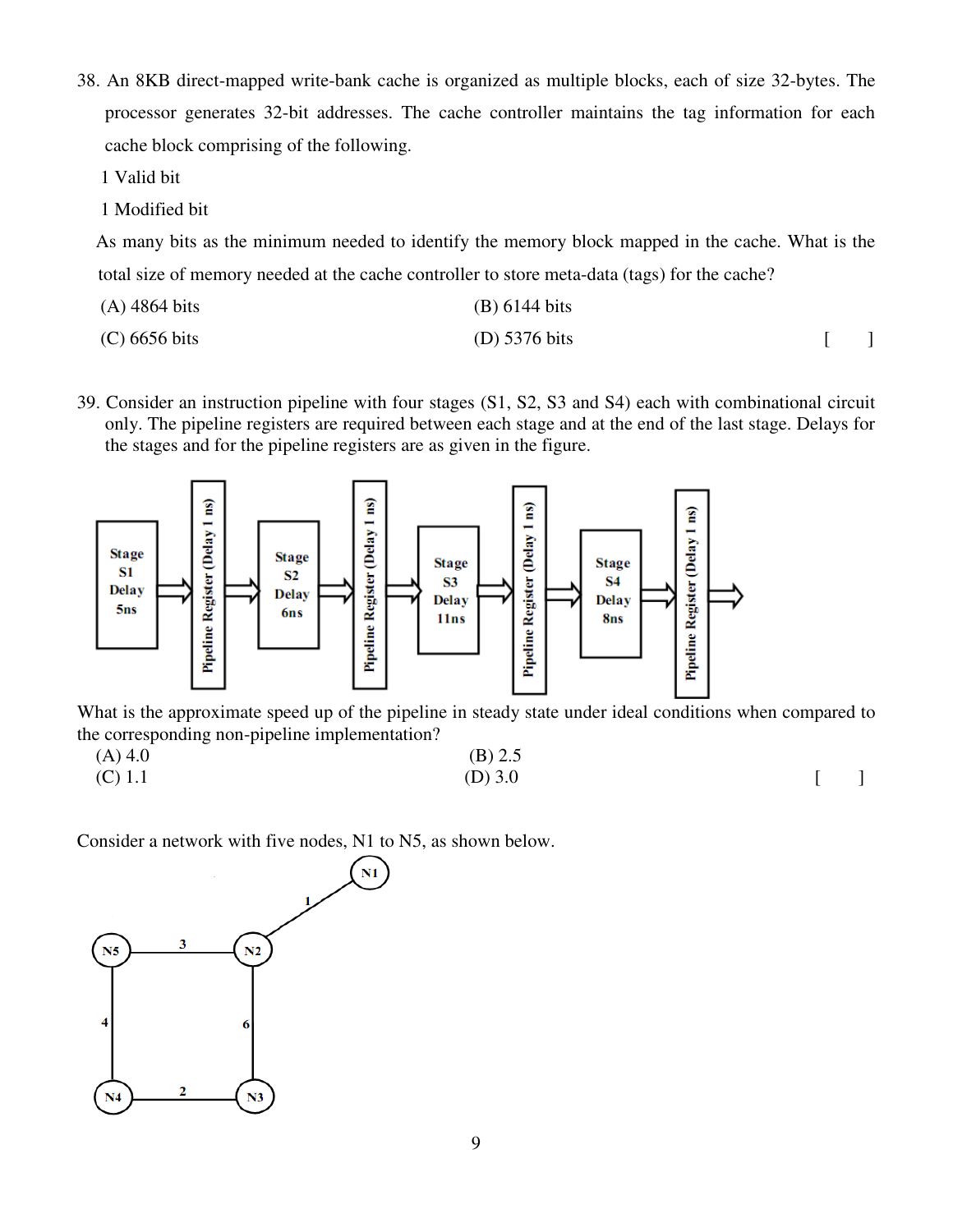The network uses a Distance Vector Routing protocol. Once the routes have stabilized, the distance vectors at different nodes are as following. N1: (0, 1, 7, 8, 4) N2: (1, 0, 6, 7, 3) N3: (7, 6, 0, 2, 6) N4: (8, 7, 2, 0, 4) N5: (4, 3, 6, 4, 0) Each distance vector is the distance of the best known path at the instance to nodes, N1 to N5, where the distance to itself is 0. Also, all links are symmetric and the cost is identical in both directions. In each round, all nodes exchange their distance vectors with their respective neighbors. Then all nodes update their distance vectors. In between two rounds, any change in cost of a link will cause the two incident nodes to change only that entry in their distance vectors.

40. The cost of link N2-N3 reduces to 2(in both directions). After the next round of updates, what will be the new distance vector at node, N3.

| $(A)$ $(3, 2, 0, 2, 5)$ | $(B)$ $(3, 2, 0, 2, 6)$ |  |
|-------------------------|-------------------------|--|
| $(C)$ $(7, 2, 0, 2, 5)$ | $(D)$ $(7, 2, 0, 2, 6)$ |  |

41. After the update in the previous question, the link N1-N2 goes down. N2 will reflect this change immediately in its distance vector as cost, 8. After the NEXT ROUND of update, what will be the cost to N1 in the distance vector of N3?

| $(A)$ 3  | $(B)$ 9 |         |  |
|----------|---------|---------|--|
| $(C)$ 10 | $(D)$ 8 | $[$ $]$ |  |

42. Which of the following pairs have DIFFERENT expressive power?

- (A) Deterministic finite automata (DFA) and Non-deterministic finite automata (NFA)
- (B) Deterministic push down automata (DPDA) and Non-deterministic push down automata (NPDA)

(C) Deterministic single-tape Turing machine and Non-deterministic single-tape Turing machine

(D) Single-tape Turing machine and multi-tape Turing machine [ ]

43. Which does the following fragment of C program print?

| Char c $[] = "GATE2011";$          |             |  |
|------------------------------------|-------------|--|
| char $*_{p} = c$ ;                 |             |  |
| printf("%s", $p + p[3] - p[11]$ ); |             |  |
| $(A)$ GATE2011                     | $(B)$ E2011 |  |
| $(C)$ 2011                         | (D) 011     |  |
|                                    |             |  |

44. An application loads 100 libraries at startup. Loading each library requires exactly one disk access. The seek time of the disk to a random location is given as 10 ms. Rotational speed of disk is 6000 rpm. If all 100 libraries are loaded from random locations on the disk, how long does it take to load all libraries? (The time to transfer data from the disk block once the head has been positioned at the start of the block may be neglected.)

- $(A) 0.50 s$  (B) 1.50 s
- (C)  $1.25 \text{ s}$  [ ]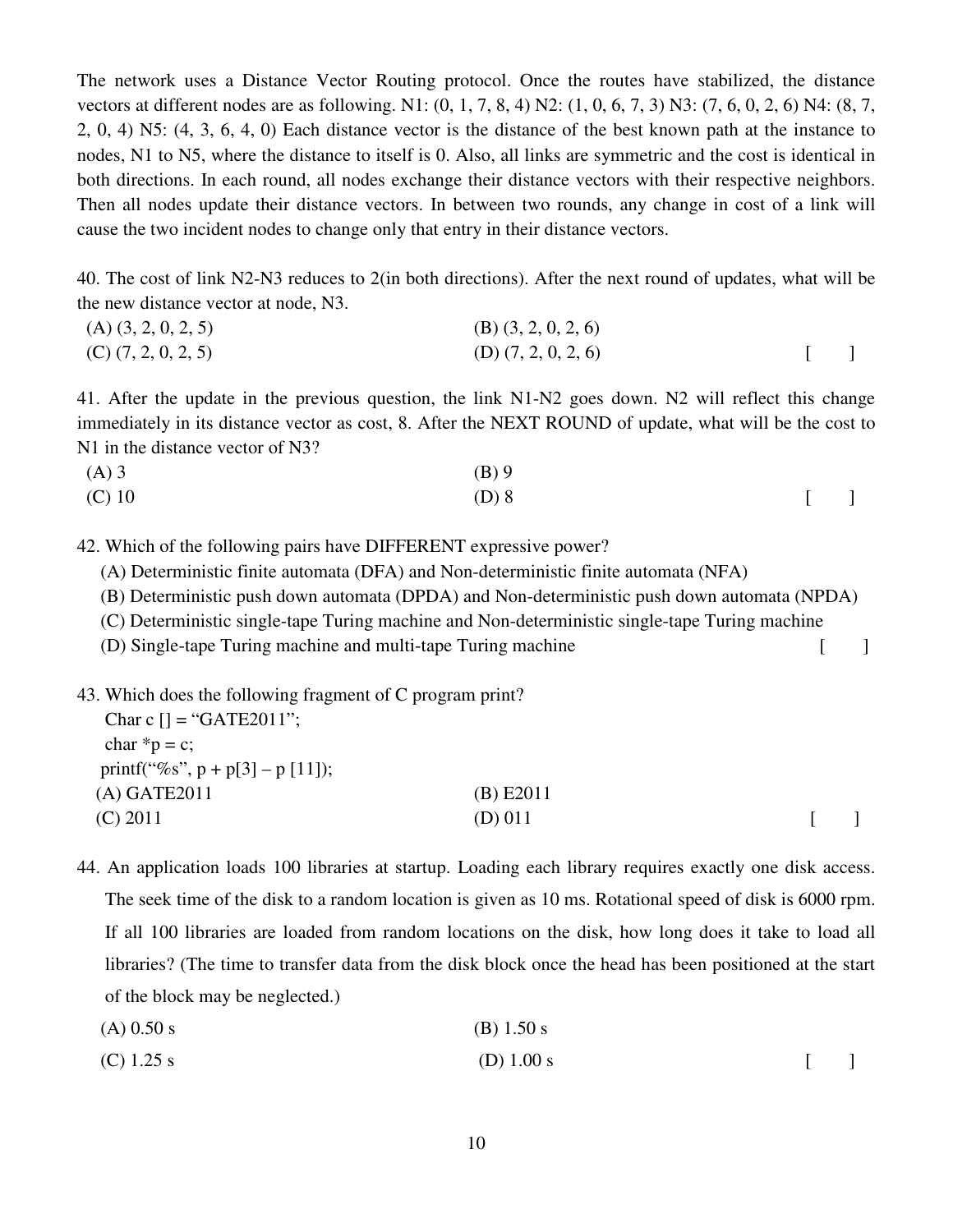- 45. A minimum state deterministic finite automaton accepting the language L={w|w  $\varepsilon$ {0,1}<sup>\*</sup>, number of 0s and 1s are divisible by 3 and 5, respectively has
	- $(A)$  15 states (B) 11 states  $(C)$  10 states [ ]

46. The following postfix expression with single digit operands is evaluated using a stack:

 $823^{\wedge}/23^{\ast}+51^{\ast}$  -

Note that  $\wedge$  is the exponentiation operator. The top two elements of the stack after the first  $*$  is evaluated are:

 $(A) 6, 1$  (B) 5,7 (C) 3,2 [ ]

47. A complete n-ary tree is a tree in which each node has n children or no children. Let l be the number of internal nodes and L be the number of leaves in a complete n-ary tree. If  $L = 41$  amd  $I = 10$ , what is the value of n?

(A) 3 (B) 4 (C) 5  $(D) 6$  [ ]

48. Let w be the minimum weight among all the edge weights in an undirected connected graph. Let e be a specific edge of weight w. Which of the following is FALSE?

- (A)There is a minimum spanning tree containing e.
- (B) If e is not in a minimum spanning tree T, then in the cycle formed by adding e to T, all edges have the same weight.
- (C) Every minimum spanning tree has an edge of weight w.
- $(D)$  e is present in every minimum spanning tree.  $[$
- 49. An array of n numbers is given, where n is an even number. The maximum as well as the minimum of these n numbers needs to be determined. Which of the following is TRUE about the number of comparisons needed?
	- $(A)$  At least  $2n c$  comparisons, for some constant c, are needed.
	- $(B)$  At most  $1,5n 2$  comparisons are needed.
	- (C) At least nlog<sub>2</sub> n comparisons are needed.
	- $(D)$  None of the above.

50.Which of the following is the Huffman code for the letters a,n,c,d,e,f?